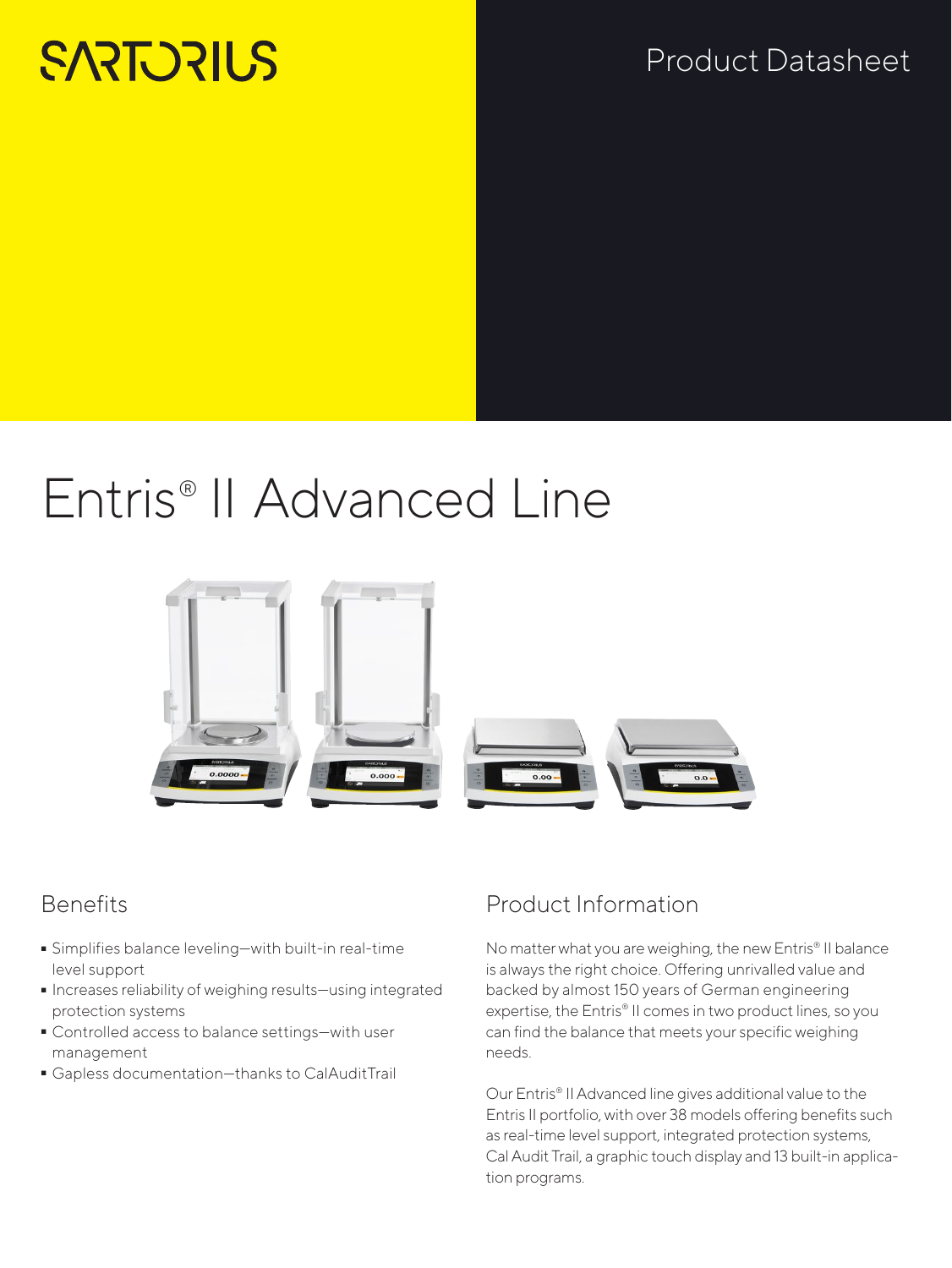# Technical Specifications

### General Technical Data

| <b>Ambient Conditions</b>                                                                                      |                                                                                                                  | Value                                                                  |  |  |
|----------------------------------------------------------------------------------------------------------------|------------------------------------------------------------------------------------------------------------------|------------------------------------------------------------------------|--|--|
| Installation site                                                                                              | For indoor use only, max. height above sea level                                                                 | 3000 m                                                                 |  |  |
| Temperature                                                                                                    | Environment (metrological data)*<br>Environment<br>Storage and transport                                         | $+10 - +30^{\circ}$ C<br>$+5 - +40^{\circ}$ C<br>$-10 - +60^{\circ}$ C |  |  |
| Relative humidity**                                                                                            | At temperatures up to 31° C, non-condensing, then linear decrease<br>from max, 80% at 31° C to max, 50% at 40° C | $15 - 80%$                                                             |  |  |
| No heat from heating systems or direct sunlight                                                                |                                                                                                                  |                                                                        |  |  |
| No electromagnetic fields                                                                                      |                                                                                                                  |                                                                        |  |  |
| <b>Power Supply Device</b>                                                                                     |                                                                                                                  | Value                                                                  |  |  |
| Input voltage                                                                                                  |                                                                                                                  | 15 $V_{DC}$ ( $\pm$ 10%)                                               |  |  |
| Power consumption, max                                                                                         |                                                                                                                  | 4 W                                                                    |  |  |
|                                                                                                                | Only by Sartorius power supply unit YEPS01-15VOW with interchangeable country-specific plug-in AC adaptors       |                                                                        |  |  |
| Power Supply Unit                                                                                              |                                                                                                                  | Value                                                                  |  |  |
| Type: Sartorius power supply unit YEPS01-15V0W                                                                 |                                                                                                                  |                                                                        |  |  |
| Primary                                                                                                        | Voltage<br>Frequency<br>Current consumption, maximum                                                             | 100 - 240 V <sub>AC</sub> (±10%)<br>$50 - 60$ Hz<br>0.2A               |  |  |
| Secondary                                                                                                      | Voltage<br>Current, maximum                                                                                      | 15 $V_{DC}$ (±5%)<br>0.53A                                             |  |  |
| Short-circuit protection                                                                                       |                                                                                                                  | Electronic                                                             |  |  |
| Protection class according to IEC 60950-1                                                                      |                                                                                                                  | $\mathbf{  }$                                                          |  |  |
| Pollution level according to IEC 61010-1                                                                       |                                                                                                                  | 2                                                                      |  |  |
| Overvoltage category according to IEC 60664-1                                                                  |                                                                                                                  | $\mathbf{H}$                                                           |  |  |
| Other data: See label on the power supply unit                                                                 |                                                                                                                  |                                                                        |  |  |
| Electromagnetic Compatibility                                                                                  |                                                                                                                  |                                                                        |  |  |
| $\sim$ $\sim$ $\sim$ $\sim$<br>the contract of the contract of the contract of the contract of the contract of |                                                                                                                  |                                                                        |  |  |

Pin 1: Not assigned Pin 2: Data output (TxD) Pin 3: Data input (RxD) Pin 4: Not assigned Pin 5: Internal ground

| Interference resistance: Suitable for use in industrial areas |                                                                                                                                                    |  |  |  |  |  |  |  |  |
|---------------------------------------------------------------|----------------------------------------------------------------------------------------------------------------------------------------------------|--|--|--|--|--|--|--|--|
| Transient emissions                                           | Class B<br>Suitable for use in residential areas and areas that are connected to<br>a low voltage network that also supplies residential buildings |  |  |  |  |  |  |  |  |

| <b>Materials</b> |                                          |                |
|------------------|------------------------------------------|----------------|
| Housing          | Polybutylene terephthalate (PBT)         |                |
| Control module   | Glass                                    |                |
| Draft shield     | Glass   polybutylene terephthalate (PBT) |                |
| Weighing pan     | Stainless steel                          |                |
| Warm-up Time     |                                          | Value          |
| Device, approx   |                                          | 2 <sub>h</sub> |

- Weighing | Dosing<br>• Counting
- Counting<br>■ Percenta
- 
- Percentage weighing<br>• Mixing | Net total
- Mixing | Net total
- Animal weighing<br>• Calculation | Free factor
- **-** Density determination ■ Density determination<br>■ Underfloor weighing f
- Underfloor weighing feature
- Components | Totalizing
- 
- for bigger samples
- Statistics<br>■ Peakhold
- 
- Checkweighing
- $-M$ ass unit conversion ■ Mass unit conversion<br>■ Pipette smart test
- Pipette smart test

\* For conformity-assessed (verified) balances in accordance with EU requirements, refer to the information on the balance.

- Chemical resistant housing parts<br>■ Glass parts of the draft shield are - Glass parts of the draft shield are coated to reduce electrostatic influences
- Display foil (available as assessory)

\*\* For conformity-assessed (verified) balances in accordance with EU requirements, the legal regulations apply.

Pin 6: Not assigned Pin 7: Clear to Send (CTS) Pin 8: Request to Send (RTS) Pin 9: Universal key

rius second display, FTDI cable or USB memory stick

ael, Taiwan tael, grain, pennyweights, sghal and Newton,

| Interfaces                                                                                                                                                      |                           |
|-----------------------------------------------------------------------------------------------------------------------------------------------------------------|---------------------------|
| Specifications of the RS232 Interface                                                                                                                           |                           |
| Type of interface                                                                                                                                               | Serial interface          |
| Interface operation                                                                                                                                             | Full duplex               |
| Level                                                                                                                                                           | <b>RS232</b>              |
| Connection                                                                                                                                                      | D-sub connector, 9-pin    |
| Maximum cable length                                                                                                                                            | 10 <sub>m</sub>           |
| Pin assignment                                                                                                                                                  |                           |
| Specifications for the USB-C Interface                                                                                                                          |                           |
| Communication                                                                                                                                                   | <b>USB UTL</b>            |
| Connectable devices                                                                                                                                             | Sartorius printers, Sarto |
| Specifications for the PC-USB Interface                                                                                                                         |                           |
| Communication                                                                                                                                                   | <b>USB Device</b>         |
| Connectable devices                                                                                                                                             | PC.                       |
| Calibration                                                                                                                                                     |                           |
| Internal calibration isoCAL (models with marking i-1x)                                                                                                          |                           |
| <b>External calibration</b>                                                                                                                                     |                           |
| Selectable Weight Units*                                                                                                                                        |                           |
| Gram, kilogram, carat, pound, ounce, troy ounce, Hong Kong tael, Singapore ta<br>milligram, parts per pound, China tael, mommes, Austrian carat, tola, baht, me |                           |
| Display                                                                                                                                                         |                           |
| Intuitive graphic touch technology                                                                                                                              |                           |

### Built-in Applications

#### Languages

English, German, France, Italian, Spanish, Portuguese, Russian, Polish, Chinese, Japanese, Korean, Turkish, Hungarian

#### Protection

- Dust cover for balances (also available as accessory)

#### Anti-theft Lock

- Kensington lock and lockdown capability for cable or chain
- \* The availability of units depends on national legislation and is therefore country-specific.

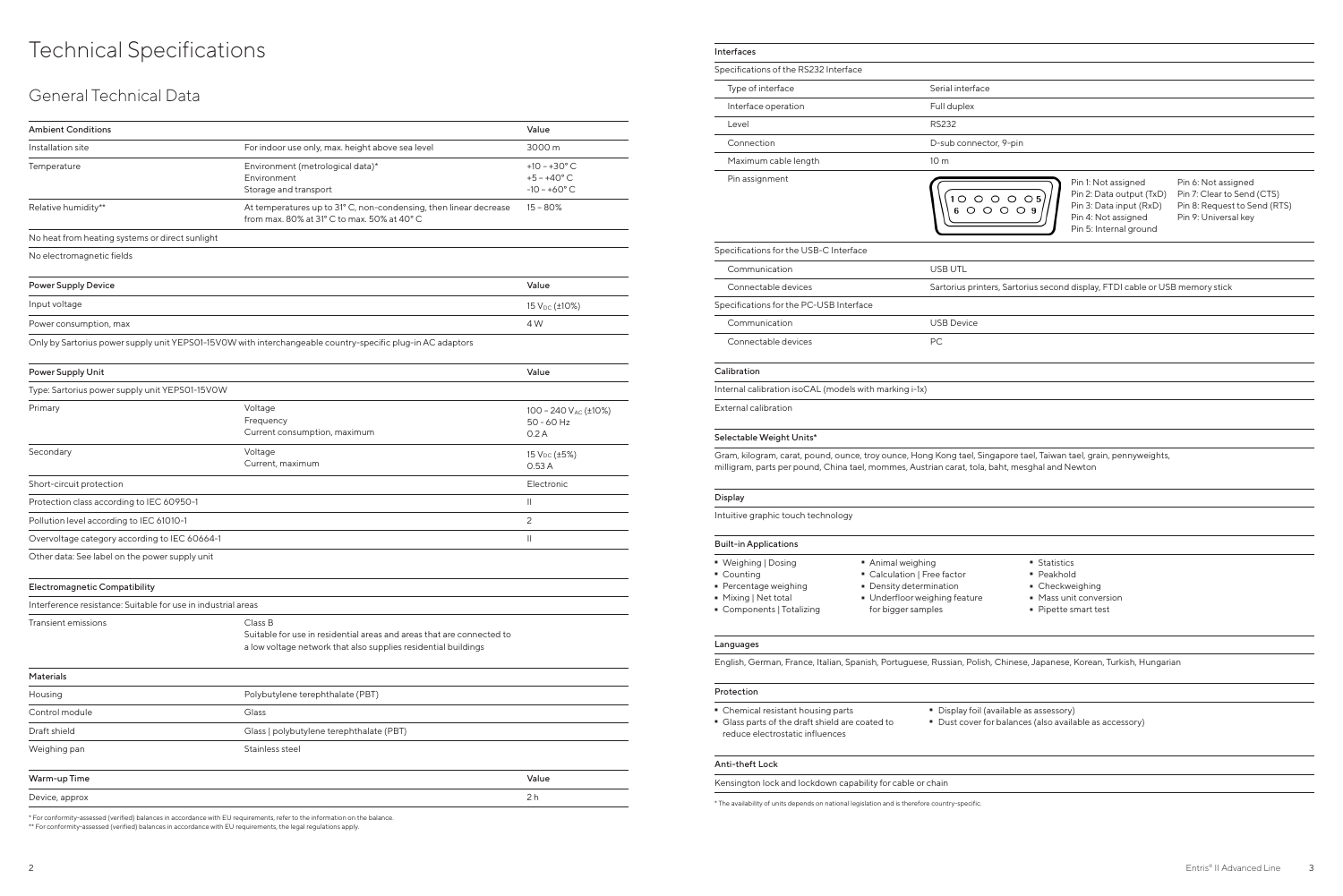### Models with Internal Adjustment Feature

| Model BCA                                                                        | Unit   | $324i-1x$ <sup>1</sup> | $224i-1x$ <sup>1</sup> | $124i-1x$ <sup>1</sup> | $64i-1x$ <sup>1</sup>     | $1203i-1x$ <sup>1</sup> | $623i-1x$ <sup>1</sup> | $423i-1x$ <sup>1</sup> | $323i-1x$ <sup>1</sup> | $223i-1x$ <sup>1</sup> | $6202i-1x$ <sup>1</sup> | 4202i-1x <sup>1</sup>    | $3202i - 1x^1$           | $2202i-1x$ <sup>1</sup> | $1202i-1x$ <sup>1</sup> | 822i-1x                   | $12201i - 1x$ <sup>1</sup> | $10201i - 1x1$ | 8201i-1x <sup>1</sup> | $5201i-1x$ <sup>1</sup> | $2201i - 1x$ <sup>1</sup> |
|----------------------------------------------------------------------------------|--------|------------------------|------------------------|------------------------|---------------------------|-------------------------|------------------------|------------------------|------------------------|------------------------|-------------------------|--------------------------|--------------------------|-------------------------|-------------------------|---------------------------|----------------------------|----------------|-----------------------|-------------------------|---------------------------|
| Readability   Scale interval (d)                                                 | mg     | O.1                    | 0.1                    | O.1                    | O.1                       |                         |                        |                        |                        |                        | 10                      | 10 <sup>°</sup>          | 10 <sup>°</sup>          | 10 <sup>°</sup>         | 10                      | 10 <sup>°</sup>           | 100                        | 100            | 100                   | 100                     | 100                       |
| Maximum capacity (Max)                                                           | g      | 320                    | 220                    | 120                    | 60                        | 1,200                   | 620                    | 420                    | 320                    | 220                    | 6,200                   | 4,200                    | 3,200                    | 2,200                   | 1,200                   | 820                       | 12,200                     | 10,200         | 8,200                 | 5,200                   | 2,200                     |
| Weighing system                                                                  |        | <b>EMC</b>             | <b>EMC</b>             | <b>EMC</b>             | <b>EMC</b>                | <b>EMC</b>              | <b>EMC</b>             | <b>EMC</b>             | <b>EMC</b>             | EMC                    | <b>EMC</b>              | <b>EMC</b>               | <b>EMC</b>               | <b>EMC</b>              | <b>EMC</b>              | <b>EMC</b>                | <b>EMC</b>                 | <b>EMC</b>     | <b>EMC</b>            | <b>EMC</b>              | <b>EMC</b>                |
| Repeatability                                                                    |        |                        |                        |                        |                           |                         |                        |                        |                        |                        |                         |                          |                          |                         |                         |                           |                            |                |                       |                         |                           |
| At 5% load, typical value                                                        | $±$ mg | 0.08                   | 0.08                   | 0.08                   | 0.08                      | O.5                     | O.5                    | 0.5                    | O.5                    | 0.5                    | -5                      | 5                        | 5                        | -5                      | -5                      | -5                        | 50                         | 50             | 50                    | 50                      | 50                        |
| At approx. maximum load, typical value ± mg                                      |        | 0.1                    | 0.1                    | O.1                    | O.1                       |                         |                        |                        |                        |                        | 10                      | 10 <sup>°</sup>          | 10 <sup>°</sup>          | 10 <sup>°</sup>         | 10 <sup>°</sup>         | 10 <sup>°</sup>           | 100                        | 100            | 100                   | 50                      | 50                        |
| Linearity deviation                                                              |        |                        |                        |                        |                           |                         |                        |                        |                        |                        |                         |                          |                          |                         |                         |                           |                            |                |                       |                         |                           |
| Limits                                                                           | $±$ mg | O.3                    | 0.2                    | 0.2                    | 0.2                       | 2                       | 2                      | $\overline{2}$         | 2                      | 2                      | 20                      | 20                       | 20                       | 20                      | 20                      | 20                        | 100                        | 100            | 100                   | 100                     | 100                       |
| <b>Typical value</b>                                                             | $±$ mg | 0.06                   | 0.06                   | 0.06                   | 0.06                      | 0.6                     | 0.6                    | 0.6                    | 0.6                    | 0.6                    | 6                       | 6                        | 6                        | 6                       | 6                       |                           | 60                         | 60             | 60                    | 60                      | 60                        |
| Sensitivity drift between +10°C and +30°C ± ppm/K 1                              |        |                        |                        |                        |                           | 1.5                     | $\mathcal{P}$          | $\overline{2}$         | 2                      | 2                      | 2                       | $\overline{2}$           | $\overline{c}$           | 2                       | 2                       | $\Omega$                  | $\overline{4}$             | $\Delta$       | $\Delta$              | $\overline{2}$          | 2                         |
| Tare maximum capacity (subtractive)                                              |        |                        |                        |                        | <100% of maximum capacity |                         |                        |                        |                        |                        |                         |                          |                          |                         |                         | <100% of maximum capacity |                            |                |                       |                         |                           |
| isoCAL (only for i-1x models):                                                   |        |                        |                        |                        |                           |                         |                        |                        |                        |                        |                         |                          |                          |                         |                         |                           |                            |                |                       |                         |                           |
| Temperature change                                                               | K      | 1.5                    | 1.5                    | 1.5                    | 1.5                       | 1.5                     | 2                      | 2                      | 2                      | 2                      | 2                       | $\overline{2}$           | $\overline{c}$           | 2                       | 2                       | 2                         | 2                          | 2              | 2                     | $\overline{2}$          | 2                         |
| Time interval                                                                    | h      |                        | $\overline{A}$         | $\overline{4}$         | $\overline{4}$            | $\overline{4}$          | 6                      | -6                     | 6                      | 6                      | 6                       | 6                        | 6                        | 6                       | 6                       |                           | 6                          | 6              | 6                     | 6                       | 6                         |
| For models with approval:                                                        |        |                        |                        |                        |                           |                         |                        |                        |                        |                        |                         |                          |                          |                         |                         |                           |                            |                |                       |                         |                           |
| Accuracy class                                                                   |        |                        |                        |                        |                           |                         |                        |                        |                        | $\mathbf{H}$           |                         |                          |                          | Ш                       |                         |                           |                            |                |                       | $\mathbf{H}$            | $\overline{\phantom{0}}$  |
| Type                                                                             |        | BC-AA                  | BC-AB                  | BC-AB                  | BC-AB                     | BC-AC                   | <b>BC-AD</b>           | BC-AD                  | BC-AD                  | BC-AD                  | <b>BC-AE</b>            | BC-AE                    | <b>BC-AE</b>             | BC-AE                   | <b>BC-AE</b>            | <b>BC-AE</b>              | <b>BC-AG</b>               | BC-AG          | BC-AG                 | <b>BC-AE</b>            | BC-AE                     |
| Verification scale interval (e)                                                  | mg     |                        |                        |                        |                           | 10 <sup>°</sup>         | 10 <sup>°</sup>        | 10 <sup>°</sup>        | 10                     | 10 <sup>°</sup>        | 100                     | 100                      | 100                      | 100                     | 100                     | 100                       | 1,000                      | 1,000          | 1,000                 | 100                     | 100                       |
| Minimum load (Min)                                                               | mg     | 10                     | 10 <sup>°</sup>        | 10 <sup>°</sup>        | 10                        | 100                     | 20                     | 20                     | 20                     | 20                     | 500                     | 500                      | 500                      | 500                     | 500                     | 500                       | 5,000                      | 5,000          | 5,000                 | 5,000                   | 5,000                     |
| Minimum initial weighing according to USP (United States Pharmacopeia), Chap. 41 |        |                        |                        |                        |                           |                         |                        |                        |                        |                        |                         |                          |                          |                         |                         |                           |                            |                |                       |                         |                           |
| Optimum minimum initial weighing                                                 | g      | 0.082                  | 0.082                  | 0.082                  | 0.082                     | 0.82                    | 0.82                   | 0.82                   | 0.82                   | 0.82                   | 8.2                     | 8.2                      | 8.2                      | 8.2                     | 8.2                     | 8.2                       | 82                         | 82             | 82                    | 82                      | 82                        |
| Typical minimum initial weighing                                                 | g      | 0.16                   | 0.16                   | 0.16                   | 0.16                      |                         |                        |                        |                        |                        | 10                      | 10                       | 10 <sup>°</sup>          | 10 <sup>°</sup>         | 10 <sup>°</sup>         | 10 <sup>°</sup>           | 100                        | 100            | 100                   | 100                     | 100                       |
| Typical measurement time                                                         | S      | ≤2.0                   | $\leq$ 2.0             | $≤2.0$                 | ≤2.0                      | $\leq 1.5$              | $≤1.5$                 | ≤1.5                   | $≤1.5$                 | $\leq 1.5$             | ≤1.0                    | ≤1.0                     | ≤1.0                     | ≤1.0                    | $≤1.0$                  | ≤1.0                      | ≤1.0                       | $≤1.0$         | $≤1.0$                | $≤1.0$                  | $\leq 1.0$                |
| Typical stabilization time                                                       | S.     | ≤1.5                   | $≤1.5$                 | $≤1.5$                 | $≤1.5$                    | $≤1.0$                  | ≤1.0                   | $≤1.0$                 | $≤1.0$                 | ≤1.0                   | $\leq 0.9$              | $≤0.9$                   | ≤ $0.9$                  | $\leq 0.9$              | $\leq 0.9$              | $\leq$ 0.9                | $\leq 0.9$                 | ≤0.9           | ≤0.9                  | ≤0.9                    | ≤0.9                      |
| Recommended calibration weight                                                   |        |                        |                        |                        |                           |                         |                        |                        |                        |                        |                         |                          |                          |                         |                         |                           |                            |                |                       |                         |                           |
| External calibrated test weight                                                  | g      | 200                    | 200                    | 100                    | 50                        | 1,000                   | 500                    | 200                    | 200                    | 200                    | 5,000                   | 2,000                    | 2,000                    | 2,000                   | 1,000                   | 500                       | 10,000                     | 10,000         | 5,000                 | 5,000                   | 2,000                     |
| Accuracy class in accordance with<br>OIML R111-1                                 |        | E <sub>2</sub>         | E <sub>2</sub>         | E <sub>2</sub>         | E <sub>2</sub>            | E <sub>2</sub>          | F1                     | F1                     | F1                     | F1                     | F <sub>1</sub>          | F1                       | F1                       | F1                      | F1                      | F <sub>2</sub>            | F <sub>2</sub>             | F <sub>2</sub> | F <sub>2</sub>        | F <sub>2</sub>          | F <sub>2</sub>            |
| Weighing pan size                                                                | mm     | Ø 90                   | Ø 90                   | Ø 90                   | Ø 90                      | Ø 120                   | Ø 120                  | Ø 120                  | Ø 120                  | Ø 120                  | 182 x 182               | 182 x 182                | 182 x 182                | 182 x 182               | 182 x 182               | 182 x 182                 | 182 x 182                  | 182 x 182      | 182 x 182             | 182 x 182               | 182 x 182                 |
| Weighing chamber height*                                                         | mm     | 240                    | 240                    | 240                    | 240                       | 240                     | 240                    | 240                    | 240                    | 240                    |                         | $\overline{\phantom{a}}$ | $\overline{\phantom{a}}$ |                         |                         |                           |                            |                |                       |                         |                           |
| Net weight, approx.                                                              | kg     | 6.20                   | 6.20                   | 6.20                   | 6.20                      | 6.30                    | 6.30                   | 6.30                   | 6.30                   | 6.30                   | 6.20                    | 6.20                     | 6.20                     | 6.20                    | 6.20                    | 6.20                      | 6.20                       | 6.20           | 6.20                  | 6.20                    | 6.20                      |
| Gross weight, approx.                                                            | kg     | 8.00                   | 8.00                   | 8.00                   | 8.00                      | 8.10                    | 8.10                   | 8.10                   | 8.10                   | 8.10                   | 7.00                    | 7.00                     | 7.00                     | 7.00                    | 7.00                    | 7.00                      | 7.00                       | 7.00           | 7.00                  | 7.00                    | 7.00                      |
|                                                                                  |        |                        |                        |                        |                           |                         |                        |                        |                        |                        |                         |                          |                          |                         |                         |                           |                            |                |                       |                         |                           |

\* upper edge of the weighing pan to the lower edge of the upper draft shield panel

1 Country-specific marking in model: x = S: Standard balances without country-specific additions x = SAR: Standard balances with country-specific additions for Argentina

x = SJP: Standard balances with country-specific additions for Japan

x = SKR: Standard balances with country-specific additions for South Korea

x = CCN: Balances with approval for China x = CEU: Conformity-assessed balances with EU type examination certificate without country-specific additions

x = CFR: Conformity-assessed balances with EU type examination certificate only for France

x = OBR: Balances with approval for Brazil x = OIN: Balances with approval for India

x = OJP: Balances with approval for Japan x = ORU: Balances with approval for Russia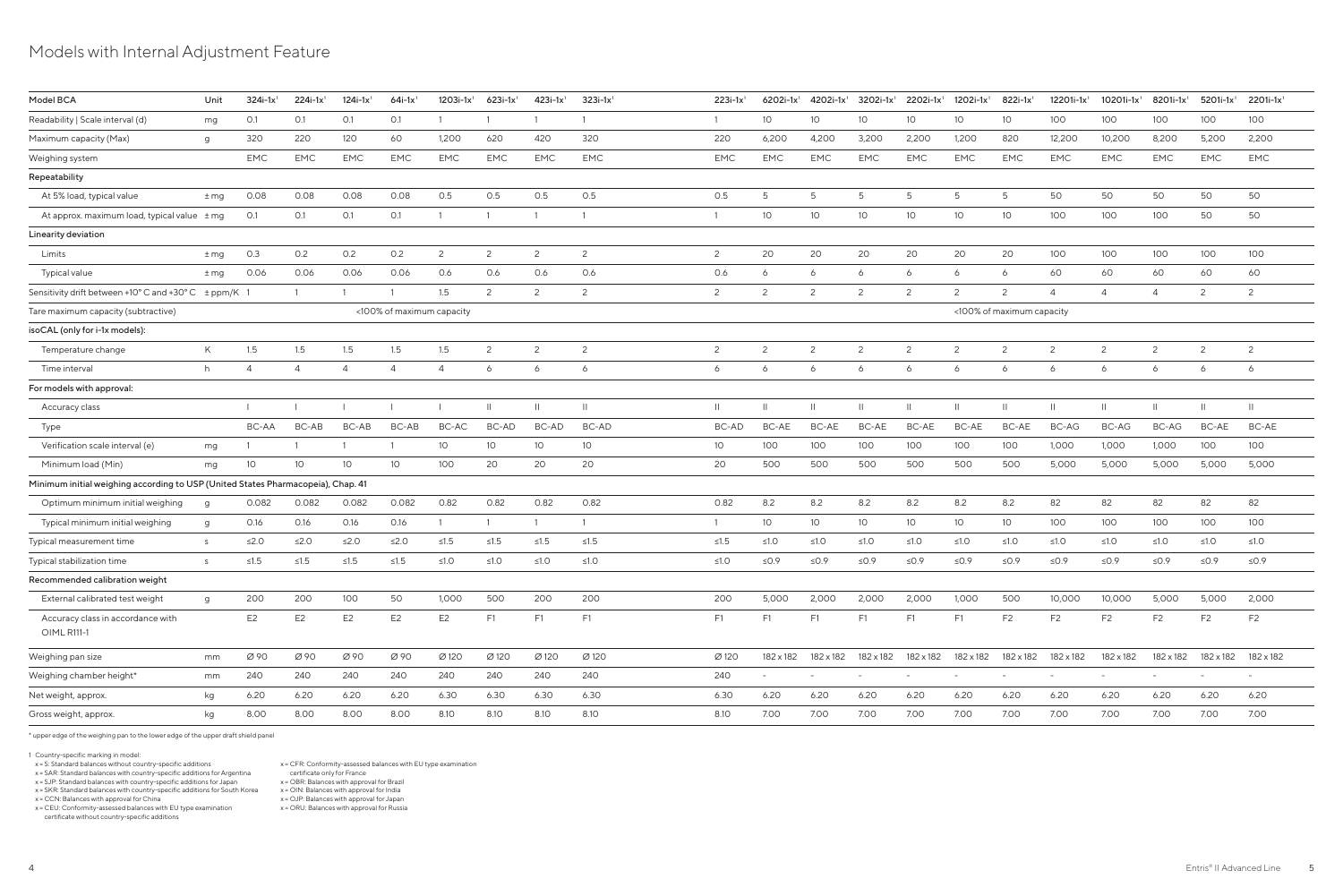## Models without Internal Adjustment Feature, with Approval

| Model BCA                                                                        | Unit     | $224 - 1x1$              | $124 - 1x1$     | $64-1x$ <sup>1</sup> | $623 - 1x$                | $423 - 1x$ <sup>1</sup>  | $323 - 1x$ <sup>1</sup>  | $223 - 1x$ <sup>1</sup>  | 6202-1x <sup>1</sup>     | $4202 - 1x$ <sup>1</sup> | $3202 - 1x$ <sup>1</sup>                           | $2202 - 1x$ <sup>1</sup> | $1202 - 1x$ <sup>1</sup> | $822 - 1x$                | 12201-1x1                       | 10201-1x1                | $8201 - 1x$ <sup>1</sup> | $5201 - 1x$ <sup>1</sup> | $2201 - 1x$ <sup>1</sup> |
|----------------------------------------------------------------------------------|----------|--------------------------|-----------------|----------------------|---------------------------|--------------------------|--------------------------|--------------------------|--------------------------|--------------------------|----------------------------------------------------|--------------------------|--------------------------|---------------------------|---------------------------------|--------------------------|--------------------------|--------------------------|--------------------------|
| Readability   Scale interval (d)                                                 | mg       | O.1                      | 0.1             | O.1                  |                           |                          |                          |                          | 10 <sup>°</sup>          | 10                       | 10                                                 | 10 <sup>°</sup>          | 10 <sup>°</sup>          | 10                        | 100                             | 100                      | 100                      | 100                      | 100                      |
| Maximum capacity (Max)                                                           | g        | 220                      | 120             | 60                   | 620                       | 420                      | 320                      | 220                      | 6,200                    | 4,200                    | 3,200                                              | 2,200                    | 1,200                    | 820                       | 12,200                          | 10,200                   | 8,200                    | 5,200                    | 2,200                    |
| Weighing system                                                                  |          | <b>EMC</b>               | EMC             | <b>EMC</b>           | EMC                       | <b>EMC</b>               | <b>EMC</b>               | EMC                      | EMC                      | <b>EMC</b>               | <b>EMC</b>                                         | <b>EMC</b>               | <b>EMC</b>               | <b>EMC</b>                | EMC                             | EMC                      | Strain gauge EMC         |                          | EMC                      |
| Repeatability                                                                    |          |                          |                 |                      |                           |                          |                          |                          |                          |                          |                                                    |                          |                          |                           |                                 |                          |                          |                          |                          |
| At 5% load, typical value                                                        | $±$ mg   | 0.08                     | 0.08            | 0.08                 | O.5                       | 0.5                      | 0.5                      | O.5                      | 5                        | 5                        | 5                                                  | 5                        | -5                       | 5                         | 50                              | 50                       | 50                       | 50                       | 50                       |
| At approx. maximum load, typical value $\pm$ mg                                  |          | O.1                      | O.1             | O.1                  |                           |                          |                          |                          | 10 <sup>°</sup>          | 10                       | 10                                                 | 10                       | 10 <sup>°</sup>          | 10                        | 100                             | 100                      | 100                      | 50                       | 50                       |
| Linearity deviation                                                              |          |                          |                 |                      |                           |                          |                          |                          |                          |                          |                                                    |                          |                          |                           |                                 |                          |                          |                          |                          |
| Limits                                                                           | $±$ mg   | 0.2                      | O.2             | 0.2                  | $\overline{2}$            | $\mathbf{2}$             | 2                        | $\overline{2}$           | 20                       | 20                       | 20                                                 | 20                       | 20                       | 20                        | 100                             | 100                      | 300                      | 100                      | 100                      |
| <b>Typical value</b>                                                             | $±$ mg   | 0.06                     | 0.06            | 0.06                 | 0.6                       | 0.6                      | 0.6                      | 0.6                      | 6                        | 6                        | 6                                                  | 6                        | 6                        | 6                         | 60                              | 60                       | 100                      | 60                       | 60                       |
| Sensitivity drift between +10° C and +30° C ± ppm/K 1                            |          |                          | $\overline{1}$  | $\overline{1}$       | 2                         | 2                        | 2                        | $\overline{2}$           | 2                        | 2                        | $\overline{c}$                                     | 2                        | $\mathcal{P}$            | 2                         | $\overline{4}$                  | $\overline{4}$           | $\overline{7}$           | 2                        | $\overline{c}$           |
| Tare maximum capacity (subtractive)                                              |          |                          |                 |                      | <100% of maximum capacity |                          |                          |                          |                          |                          |                                                    |                          |                          | <100% of maximum capacity |                                 |                          |                          |                          |                          |
| isoCAL (only for i-1x models):                                                   |          |                          |                 |                      |                           |                          |                          |                          |                          |                          |                                                    |                          |                          |                           |                                 |                          |                          |                          |                          |
| Temperature change                                                               | K        | $\overline{\phantom{a}}$ |                 |                      |                           | $\overline{\phantom{a}}$ | $\overline{\phantom{a}}$ | $\overline{\phantom{a}}$ |                          |                          |                                                    | $\overline{\phantom{a}}$ |                          | $\overline{\phantom{a}}$  | $\overline{\phantom{a}}$        |                          | $\overline{\phantom{a}}$ |                          | $\overline{\phantom{a}}$ |
| Time interval                                                                    | h        |                          |                 |                      |                           | $\overline{\phantom{a}}$ |                          | $\overline{\phantom{m}}$ | $\overline{\phantom{0}}$ |                          |                                                    | $\overline{\phantom{m}}$ |                          | $\overline{\phantom{m}}$  | $\hspace{0.1mm}-\hspace{0.1mm}$ |                          | $\overline{\phantom{m}}$ |                          |                          |
| For models with approval:                                                        |          |                          |                 |                      |                           |                          |                          |                          |                          |                          |                                                    |                          |                          |                           |                                 |                          |                          |                          |                          |
| Accuracy class                                                                   |          |                          |                 |                      | -11                       |                          | $\mathbf{H}$             | $\mathbf{H}$             | $\mathbf{  }$            |                          | $\overline{\phantom{0}}$                           | $\mathbf{H}$             | $\mathbf{H}$             | $\mathbf{H}$              | $\mathbf{H}$                    | $\mathbf{H}$             | $\mathbf{H}$             |                          | $\overline{\mathbf{u}}$  |
| Type                                                                             |          | BC-AB                    | BC-AB           | <b>BC-AB</b>         | BC-AD                     | BC-AD                    | BC-AD                    | BC-AD                    | BC-AE                    | <b>BC-AE</b>             | BC-AE                                              | <b>BC-AE</b>             | BC-AE                    | <b>BC-AE</b>              | BC-AG                           | BC-AG                    | BC-AI                    | BC-AE                    | BC-AE                    |
| Verification scale interval (e)                                                  | mg       |                          |                 |                      | 10 <sup>°</sup>           | 10 <sup>°</sup>          | 10 <sup>°</sup>          | 10 <sup>°</sup>          | 100                      | 100                      | 100                                                | 100                      | 100                      | 100                       | 1000                            | 1000                     | 1000                     | 100                      | 100                      |
| Minimum load (Min)                                                               | mg       | 10 <sup>°</sup>          | 10 <sup>°</sup> | 10                   | 20                        | 20                       | 20                       | 20                       | 500                      | 500                      | 500                                                | 500                      | 500                      | 500                       | 5000                            | 5000                     | 5000                     | 5000                     | 5000                     |
| Minimum initial weighing according to USP (United States Pharmacopeia), Chap. 41 |          |                          |                 |                      |                           |                          |                          |                          |                          |                          |                                                    |                          |                          |                           |                                 |                          |                          |                          |                          |
| Optimum minimum initial weighing                                                 | <b>a</b> | 0.082                    | 0.082           | 0.082                | 0.82                      | 0.82                     | 0.82                     | 0.82                     | 8.2                      | 8.2                      | 8.2                                                | 8.2                      | 8.2                      | 8.2                       | 82                              | 82                       | 82                       | 82                       | 82                       |
| Typical minimum initial weighing                                                 | g        | 0.16                     | 0.16            | 0.16                 |                           |                          | $\overline{1}$           |                          | 10                       | 10                       | 10 <sup>°</sup>                                    | 10 <sup>°</sup>          | 10 <sup>°</sup>          | 10                        | 100                             | 100                      | 100                      | 100                      | 100                      |
| Typical measurement time                                                         | S        | $≤2.0$                   | $\leq$ 2.0      | $\leq 2.0$           | $≤1.5$                    | $≤1.5$                   | $\leq 1.5$               | $≤1.5$                   | $≤1.0$                   | ≤1. $O$                  | $\leq1.0$                                          | ≤1.0                     | ≤1.0                     | ≤1.0                      | $\leq 1.0$                      | ≤1.0                     | $\leq 1.0$               | ≤1.0                     | $\leq1.0$                |
| Typical stabilization time                                                       | S        | $≤1.5$                   | $≤1.5$          | $≤1.5$               | $≤1.0$                    | ≤1.0                     | $\leq1.0$                | ≤1.0                     | $\leq 0.9$               | ≤ $0.9$                  | $\leq 0.9$                                         | ≤0.9                     | ≤0.9                     | $\leq 0.9$                | ≤0.9                            | $\leq 0.9$               | $\leq$ 0.9               | $\leq$ 0.9               | ≤0.9                     |
| Recommended calibration weight                                                   |          |                          |                 |                      |                           |                          |                          |                          |                          |                          |                                                    |                          |                          |                           |                                 |                          |                          |                          |                          |
| External calibrated test weight                                                  | g        | 200                      | 100             | 50                   | 500                       | 200                      | 200                      | 200                      | 5,000                    | 2,000                    | 2,000                                              | 2,000                    | 1,000                    | 500                       | 10,000                          | 10,000                   | 5,000                    | 5,000                    | 2,000                    |
| Accuracy class in accordance with<br><b>OIML R111-1</b>                          |          | E <sub>2</sub>           | E <sub>2</sub>  | E <sub>2</sub>       | F1                        | F <sub>1</sub>           | F1                       | F1                       | F1                       | F <sub>1</sub>           | F1                                                 | F1                       | F1                       | F <sub>2</sub>            | F <sub>2</sub>                  | F <sub>2</sub>           | F <sub>2</sub>           | F <sub>2</sub>           | F <sub>2</sub>           |
| Weighing pan size                                                                | mm       | Ø 90                     | Ø 90            | Ø 90                 | Ø 120                     | Ø 120                    | Ø 120                    | Ø 120                    |                          |                          | $182 \times 182$ $182 \times 182$ $182 \times 182$ | 182 x 182                | 182 x 182                | 182 x 182                 | 182 x 182                       | 182 x 182                | 182 x 182                | 182 x 182                | 182 x 182                |
| Weighing chamber height*                                                         | mm       | 240                      | 240             | 240                  | 240                       | 240                      | 240                      | 240                      | $\sim$                   | $-$                      | $\overline{\phantom{a}}$                           | $\overline{\phantom{a}}$ | $\sim$                   | $\sim$                    | $\sim$                          | $\overline{\phantom{a}}$ | $\overline{\phantom{a}}$ | $\sim$                   | $\overline{\phantom{a}}$ |
| Net weight, approx.                                                              | kg       | 5.90                     | 5.90            | 5.90                 | 5.90                      | 5.90                     | 5.90                     | 5.90                     | 4.60                     | 4.60                     | 4.60                                               | 4.60                     | 4.60                     | 4.60                      | 4.60                            | 4.60                     | 4.30                     | 4.60                     | 4.60                     |
| Gross weight, approx.                                                            | kg       | 7.70                     | 7.70            | 7.70                 | 7.70                      | 7.70                     | 7.70                     | 7.70                     | 5.40                     | 5.40                     | 5.40                                               | 5.40                     | 5.40                     | 5.40                      | 5.40                            | 5.40                     | 5.10                     | 5.40                     | 5.40                     |
|                                                                                  |          |                          |                 |                      |                           |                          |                          |                          |                          |                          |                                                    |                          |                          |                           |                                 |                          |                          |                          |                          |

\* upper edge of the weighing pan to the lower edge of the upper draft shield panel

1 Country-specific marking in model: x = CCN: Balances with approval for China x = OIN: Balances with approval for India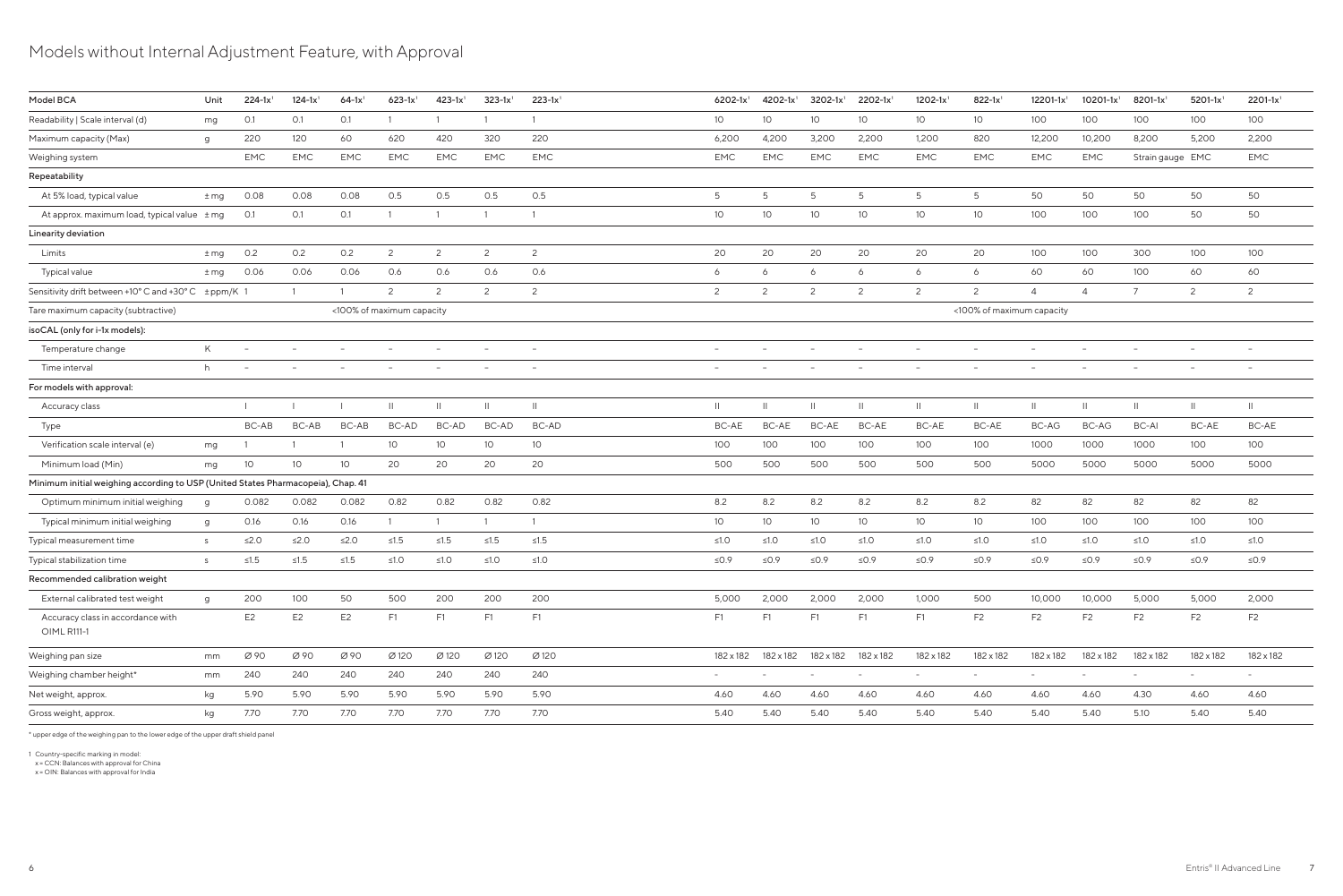# Models without Internal Adjustment Feature, without Approval

| Model BCA                                                                        | Unit     | $224-1x$ <sup>1</sup>    | $124-1x$ <sup>1</sup>    | $64-1x$ <sup>1</sup> | $623 - 1x$ <sup>1</sup>   | $423-1x$ <sup>1</sup>    | $323 - 1x$ <sup>1</sup>  | $223 - 1x$ <sup>1</sup>  | $6202 - 1x1$                    | $4202 - 1x$ <sup>1</sup> | $3202 - 1x$ <sup>1</sup> | 2202-1x                  | $1202 - 1x$ <sup>1</sup> | $822 - 1x$                                 | 12201-1x                 | $10201 - 1x$ <sup>1</sup> | 8201-1x1                 | $5201 - 1x$ <sup>1</sup> | $2201 - 1x$ <sup>1</sup>               |
|----------------------------------------------------------------------------------|----------|--------------------------|--------------------------|----------------------|---------------------------|--------------------------|--------------------------|--------------------------|---------------------------------|--------------------------|--------------------------|--------------------------|--------------------------|--------------------------------------------|--------------------------|---------------------------|--------------------------|--------------------------|----------------------------------------|
| Readability   Scale interval (d)                                                 | mg       | O.1                      | O.1                      | O.1                  |                           |                          |                          |                          | 10 <sup>°</sup>                 | 10 <sup>°</sup>          | 10                       | 10 <sup>°</sup>          | 10 <sup>°</sup>          | 10 <sup>°</sup>                            | 100                      | 100                       | 100                      | 100                      | 100                                    |
| Maximum capacity (Max)                                                           | g        | 220                      | 120                      | 60                   | 620                       | 420                      | 320                      | 220                      | 6,200                           | 4,200                    | 3,200                    | 2,200                    | 1,200                    | 820                                        | 12,200                   | 10,200                    | 8,200                    | 5,200                    | 2,200                                  |
| Weighing system                                                                  |          | <b>EMC</b>               | <b>EMC</b>               | <b>EMC</b>           | EMC                       | <b>EMC</b>               | <b>EMC</b>               | EMC                      | <b>EMC</b>                      | <b>EMC</b>               | EMC                      |                          |                          | Strain gauge Strain gauge Strain gauge EMC |                          | EMC                       |                          |                          | Strain gauge Strain gauge Strain gauge |
| Repeatability                                                                    |          |                          |                          |                      |                           |                          |                          |                          |                                 |                          |                          |                          |                          |                                            |                          |                           |                          |                          |                                        |
| At 5% load, typical value                                                        | $\pm$ mg | 0.08                     | 0.08                     | 0.08                 | 0.5                       | 0.5                      | 0.5                      | 0.5                      | 5                               | 5                        | 5                        | 5                        | -5                       | 5                                          | 50                       | 50                        | 50                       | 50                       | 50                                     |
| At approx. maximum load, typical value ± mg                                      |          | O.1                      | O.1                      | 0.1                  |                           |                          |                          |                          | 10                              | 10 <sup>°</sup>          | 10 <sup>°</sup>          | 10 <sup>°</sup>          | 10 <sup>°</sup>          | 10 <sup>°</sup>                            | 100                      | 100                       | 100                      | 100                      | 100                                    |
| Linearity deviation                                                              |          |                          |                          |                      |                           |                          |                          |                          |                                 |                          |                          |                          |                          |                                            |                          |                           |                          |                          |                                        |
| Limits                                                                           | $\pm$ mg | 0.2                      | 0.2                      | 0.2                  | 2                         | $\overline{2}$           | 2                        | 2                        | 20                              | 20                       | 20                       | 20                       | 20                       | 20                                         | 100                      | 100                       | 300                      | 300                      | 300                                    |
| <b>Typical value</b>                                                             | $±$ mg   | 0.06                     | 0.06                     | 0.06                 | 0.6                       | 0.6                      | 0.6                      | 0.6                      | 6                               | 6                        | 6                        | 6                        | 6                        | 6                                          | 60                       | 60                        | 100                      | 100                      | 100                                    |
| Sensitivity drift between +10° C and +30° C ± ppm/K 1                            |          |                          |                          | $\overline{1}$       | 2                         | 2                        | $\overline{c}$           | 2                        | 2                               | $\mathcal{L}$            | $\overline{2}$           | 3.5                      | 3.5                      | 3.5                                        | $\overline{4}$           | $\overline{4}$            | $\overline{7}$           | $\overline{7}$           | $\overline{7}$                         |
| Tare maximum capacity (subtractive)                                              |          |                          |                          |                      | <100% of maximum capacity |                          |                          |                          |                                 |                          |                          |                          |                          | <100% of maximum capacity                  |                          |                           |                          |                          |                                        |
| isoCAL (only for i-1x models):                                                   |          |                          |                          |                      |                           |                          |                          |                          |                                 |                          |                          |                          |                          |                                            |                          |                           |                          |                          |                                        |
| Temperature change                                                               | K        | $\overline{\phantom{a}}$ | $\overline{\phantom{a}}$ |                      |                           | $\overline{\phantom{a}}$ | $\overline{\phantom{a}}$ | $\overline{\phantom{a}}$ | $\hspace{0.1mm}-\hspace{0.1mm}$ |                          | $\overline{\phantom{a}}$ | $\overline{\phantom{a}}$ | $\overline{\phantom{a}}$ | $\overline{\phantom{a}}$                   | $\overline{\phantom{a}}$ | $\overline{\phantom{a}}$  | $\overline{\phantom{m}}$ | $\sim$                   | $\overline{\phantom{a}}$               |
| Time interval                                                                    | h        |                          |                          |                      |                           |                          | $\overline{\phantom{a}}$ | $\overline{\phantom{0}}$ |                                 |                          |                          |                          |                          |                                            | $\overline{\phantom{a}}$ |                           | $\overline{\phantom{a}}$ |                          |                                        |
| For models with approval:                                                        |          |                          |                          |                      |                           |                          |                          |                          |                                 |                          |                          |                          |                          |                                            |                          |                           |                          |                          |                                        |
| Accuracy class                                                                   |          | $\overline{\phantom{a}}$ |                          |                      |                           |                          | $\overline{\phantom{a}}$ | $\overline{\phantom{0}}$ |                                 |                          |                          | $\qquad \qquad -$        |                          |                                            | $\overline{\phantom{a}}$ | $\overline{\phantom{m}}$  | $\overline{\phantom{m}}$ |                          |                                        |
| Type                                                                             |          | $\overline{\phantom{a}}$ |                          |                      |                           |                          | $\overline{\phantom{a}}$ | $\overline{\phantom{0}}$ | $\overline{\phantom{a}}$        |                          |                          | $\overline{\phantom{a}}$ |                          |                                            | $\overline{\phantom{a}}$ | $\overline{\phantom{m}}$  | $\overline{\phantom{a}}$ |                          |                                        |
| Verification scale interval (e)                                                  | mg       | $\overline{\phantom{a}}$ |                          |                      |                           |                          | $\overline{\phantom{a}}$ | $\overline{\phantom{a}}$ |                                 |                          | $\overline{\phantom{a}}$ | $\overline{\phantom{a}}$ |                          |                                            | $\overline{\phantom{a}}$ | $\overline{\phantom{m}}$  | $\overline{\phantom{a}}$ | $\overline{\phantom{a}}$ | $\hspace{0.1mm}-\hspace{0.1mm}$        |
| Minimum load (Min)                                                               | mg       | $\overline{\phantom{a}}$ |                          |                      |                           | $\qquad \qquad -$        | $\overline{\phantom{m}}$ | $\overline{\phantom{a}}$ | $\overline{\phantom{0}}$        |                          | $\overline{\phantom{m}}$ | $\overline{\phantom{a}}$ | $\overline{\phantom{a}}$ | $\overline{\phantom{a}}$                   | $\overline{\phantom{a}}$ | $\overline{\phantom{m}}$  | $\overline{\phantom{m}}$ |                          | $\overline{\phantom{a}}$               |
| Minimum initial weighing according to USP (United States Pharmacopeia), Chap. 41 |          |                          |                          |                      |                           |                          |                          |                          |                                 |                          |                          |                          |                          |                                            |                          |                           |                          |                          |                                        |
| Optimum minimum initial weighing                                                 | g        | 0.082                    | 0.082                    | 0.082                | 0.82                      | 0.82                     | 0.82                     | 0.82                     | 8.2                             | 8.2                      | 8.2                      | 8.2                      | 8.2                      | 8.2                                        | 82                       | 82                        | 82                       | 82                       | 82                                     |
| Typical minimum initial weighing                                                 | g        | 0.16                     | 0.16                     | 0.16                 |                           |                          | $\overline{1}$           |                          | 10 <sup>°</sup>                 | 10 <sup>°</sup>          | 10 <sup>°</sup>          | 10 <sup>°</sup>          | 10                       | 10 <sup>°</sup>                            | 100                      | 100                       | 100                      | 100                      | 100                                    |
| Typical measurement time                                                         | S        | $≤2.0$                   | ≤2.0                     | ≤2.0                 | ≤1.5                      | $\leq1.5$                | $\leq1.5$                | $\leq 1.5$               | $≤1.0$                          | ≤1.0                     | $≤1.0$                   | $≤1.0$                   | ≤1.0                     | ≤1.0                                       | $\leq 1.0$               | $≤1.0$                    | ≤1.0                     | $≤1.0$                   | ≤1.0                                   |
| Typical stabilization time                                                       | S.       | ≤1.5                     | $\leq1.5$                | $\leq1.5$            | ≤1.0                      | ≤1.0                     | $≤1.0$                   | ≤1.0                     | ≤0.9                            | $\leq 0.9$               | $\leq 0.9$               | $\leq 0.9$               | ≤0.9                     | $\leq$ 0.9                                 | ≤ $0.9$                  | ≤0.9                      | $\leq 0.9$               | ≤0.9                     | ≤0.9                                   |
| Recommended calibration weight                                                   |          |                          |                          |                      |                           |                          |                          |                          |                                 |                          |                          |                          |                          |                                            |                          |                           |                          |                          |                                        |
| External calibrated test weight                                                  | g        | 200                      | 100                      | 50                   | 500                       | 200                      | 200                      | 200                      | 5,000                           | 2,000                    | 2,000                    | 2,000                    | 1,000                    | 500                                        | 10,000                   | 10,000                    | 5,000                    | 5,000                    | 2,000                                  |
| Accuracy class in accordance with<br>OIML R111-1                                 |          | E <sub>2</sub>           | E <sub>2</sub>           | E <sub>2</sub>       | F1                        | F1                       | F <sub>1</sub>           | F1                       | F1                              | F <sub>1</sub>           | F1                       | F1                       | F1                       | F <sub>2</sub>                             | F <sub>2</sub>           | F <sub>2</sub>            | F <sub>2</sub>           | F <sub>2</sub>           | F <sub>2</sub>                         |
| Weighing pan size                                                                | mm       | Ø 90                     | Ø 90                     | Ø 90                 | Ø 120                     | Ø120                     | Ø 120                    | Ø 120                    | 182 x 182                       | 182 x 182                | 182 x 182                | 182 x 182                | 182 x 182                | 182 x 182                                  | 182 x 182                | 182 x 182                 | 182 x 182                | 182 x 182                | 182 x 182                              |
| Weighing chamber height*                                                         | mm       | 240                      | 240                      | 240                  | 240                       | 240                      | 240                      | 240                      | $\sim$                          |                          | $\overline{\phantom{a}}$ | $\overline{\phantom{a}}$ | $\sim$                   | $\sim$                                     | $\overline{\phantom{a}}$ | $\overline{\phantom{a}}$  | $\overline{\phantom{a}}$ | $\overline{\phantom{a}}$ | $\sim$                                 |
| Net weight, approx.                                                              | kg       | 5.90                     | 5.90                     | 5.90                 | 5.90                      | 5.90                     | 5.90                     | 5.90                     | 4.60                            | 4.60                     | 4.60                     | 4.30                     | 4.30                     | 4.30                                       | 4.60                     | 4.60                      | 4.30                     | 4.30                     | 4.30                                   |
| Gross weight, approx.                                                            | kg       | 7.70                     | 7.70                     | 7.70                 | 7.70                      | 7.70                     | 7.70                     | 7.70                     | 5.10                            | 5.10                     | 5.10                     | 5.10                     | 5.10                     | 5.10                                       | 5.10                     | 5.10                      | 5.10                     | 5.10                     | 5.10                                   |
|                                                                                  |          |                          |                          |                      |                           |                          |                          |                          |                                 |                          |                          |                          |                          |                                            |                          |                           |                          |                          |                                        |

\* upper edge of the weighing pan to the lower edge of the upper draft shield panel

1 Country-specific marking in model: x = S: Standard balances without country-specific additions x = SAR: Standard balances with country-specific additions for Argentina

x = SJP: Standard balances with country-specific additions for Japan x = SKR: Standard balances with country-specific additions for South Korea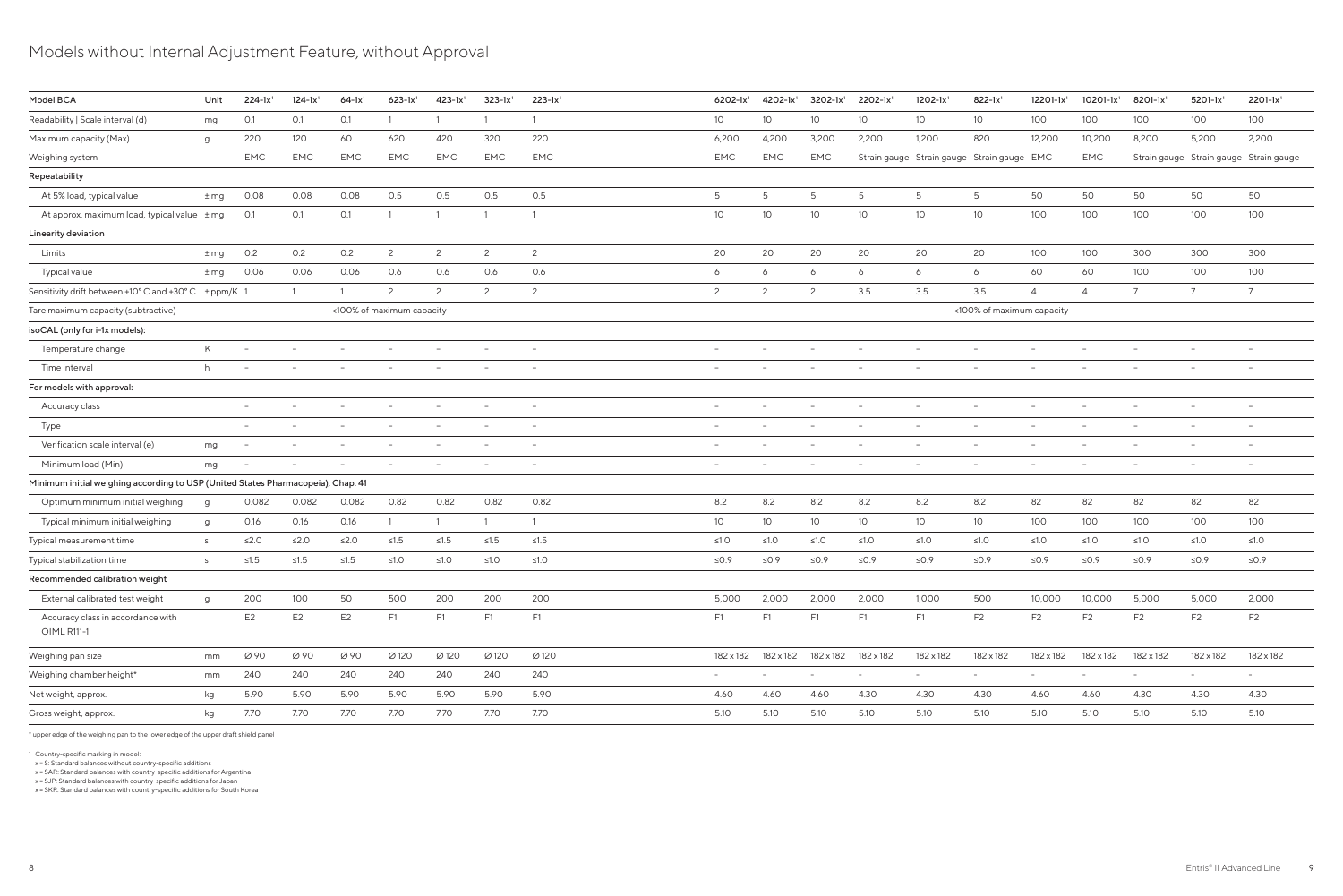# Technical Drawings

#### Models with a readability of 0.1 mg All dimensions are given in millimeters

 $12 \pm 1$  $\frac{1}{2}$  12  $\frac{1}{2}$  12  $\frac{1}{2}$  12  $\frac{1}{2}$  12  $\frac{1}{2}$  12  $\frac{1}{2}$  12  $\frac{1}{2}$  12  $\frac{1}{2}$  12  $\frac{1}{2}$  12  $\frac{1}{2}$  12  $\frac{1}{2}$  12  $\frac{1}{2}$  12  $\frac{1}{2}$  12  $\frac{1}{2}$  12  $\frac{1}{2}$  12  $\frac{1}{2}$  12  $\frac{1}{2}$  12 usable height: 240 mm usable height: 240 mm  $345.$  $\Rightarrow$  $253\pm 2$  20<sup>+2</sup>  $317 \pm 2$  $\Box$ 219 ± 1 90 188  $\Box$ 

Models with a readability of 1 mg All dimensions are given in millimeters

 $\tilde{e}$ 

 $\frac{8}{10}$ 

120

Models with a readability of ≥ 10 mg All dimensions are given in millimeters

317 ±2

 $\Box$   $\Box$   $\Box$ 

 $\Box$ 

 $253 + 2$ <br>  $253 + 2$ <br>  $20<sup>+2</sup>$ <br>  $20<sup>+2</sup>$ <br>  $20<sup>+2</sup>$ <br>  $20<sup>+2</sup>$ <br>  $20<sup>+2</sup>$ <br>  $20<sup>+2</sup>$ 

345 ±2



usable height: 240 mm